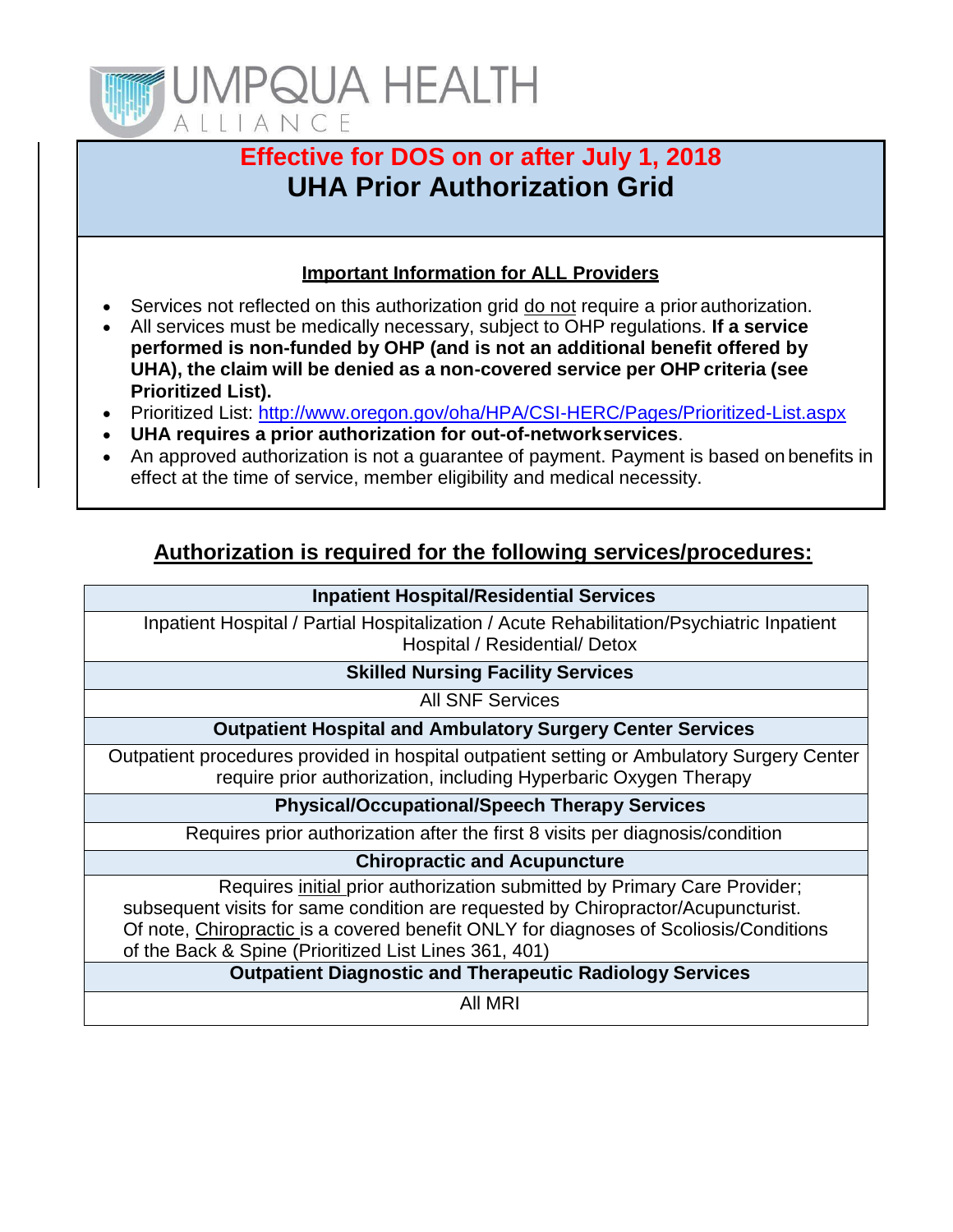

|  | Durable Medical Equipment (DME), Prosthetics/Medical Supplies |  |
|--|---------------------------------------------------------------|--|
|  |                                                               |  |

All DME rentals

DME purchases exceeding **\$500.00 (billed amount** per item for ALL vendors)

Prosthetics/Medical Supplies purchases **exceeding \$500.00** (billed amount per item for ALL vendors)

ALL Enteral / Parenteral Feeding Supplies

ALL incontinence supplies

**Diabetic Supplies**

PA is required for diabetic supplies that **exceed** the coverage guidelines below:

- **Type I, Gestational, or Type II using multiple short-acting insulin injections**: up to 100 test strips and lancets every month, and one (1) lancet device every six (6) months.
- **Type II:** up to 100 test strips and lancets every three (3) months, and one (1) lancet device every 6 months.

#### **Comprehensive Dental Services**

Facility fees and anesthesia services for dental services provided in an Ambulatory Surgery Center, Hospital or Office setting under general anesthesia

#### **Dermatology**

Requires initial prior authorization submitted by Primary Care Provider; subsequent visits for same condition are requested by Dermatologist.

**Procedures Performed in Office/Outpatient Setting (CPT 10000-69999)**

See [Appendix](#page-3-0) II for list of CPT for list of CPT codes not requiring PA when performed in-network for a diagnosis on a funded line of the Prioritized List.

**Genetic Testing**

**Sleep Studies Performed in Facilities**

Home sleep studies require no prior authorization.

**Injectable & Infused Medications**

See [Appendix](#page-2-0) I for list of J-codes not requiring PA when performed in-network for a diagnosis on a funded line of the Prioritized List.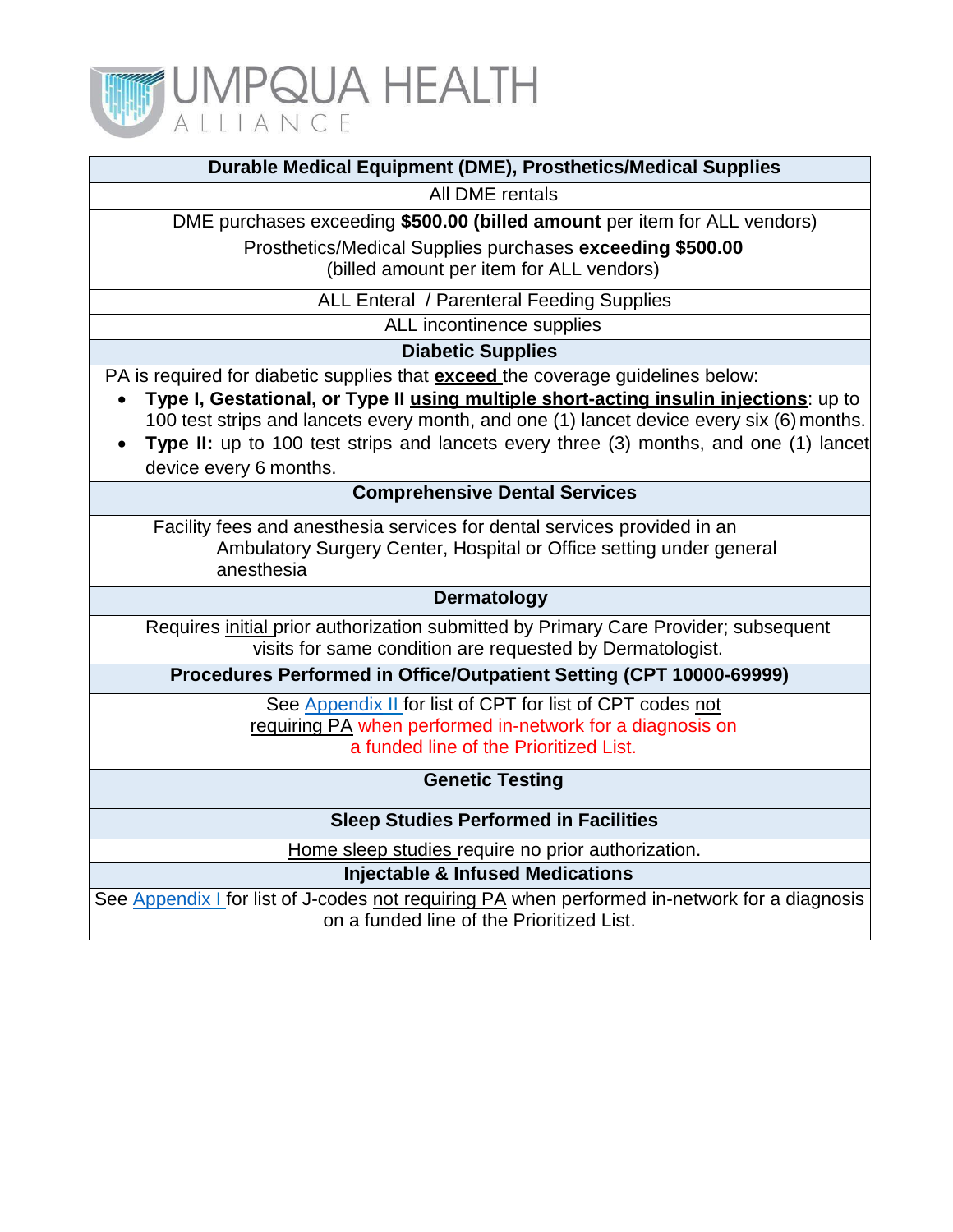

<span id="page-2-0"></span>

| Appendix I: CPT Codes Not Requiring Prior Authorization |       |       |       |       |       |       |       |       |       |
|---------------------------------------------------------|-------|-------|-------|-------|-------|-------|-------|-------|-------|
| <b>Injectable &amp; Infused Medications</b>             |       |       |       |       |       |       |       |       |       |
| J0120                                                   | J0595 | J1050 | J1610 | J2185 | J2730 | J3305 | J7501 | J7650 | J9175 |
| J0130                                                   | J0600 | J1071 | J1620 | J2210 | J2765 | J3310 | J7502 | J7657 | J9178 |
| J0132                                                   | J0610 | J1094 | J1626 | J2248 | J2770 | J3320 | J7503 | J7658 | J9181 |
| J0133                                                   | J0620 | J1100 | J1640 | J2250 | J2780 | J3350 | J7505 | J7659 | J9185 |
| J0153                                                   | J0636 | J1110 | J1642 | J2260 | J2783 | J3360 | J7507 | J7665 | J9190 |
| J0171                                                   | J0637 | J1120 | J1644 | J2265 | J2785 | J3364 | J7508 | J7668 | J9200 |
| J0190                                                   | J0640 | J1160 | J1645 | J2270 | J2788 | J3365 | J7509 | J7669 | J9201 |
| J0200                                                   | J0670 | J1162 | J1650 | J2274 | J2790 | J3370 | J7510 | J7674 | J9206 |
| J0207                                                   | J0690 | J1165 | J1652 | J2278 | J2791 | J3396 | J7511 | J7676 | J9208 |
| J0210                                                   | J0692 | J1170 | J1655 | J2280 | J2792 | J3400 | J7512 | J7680 | J9209 |
| J0278                                                   | J0694 | J1180 | J1670 | J2300 | J2795 | J3410 | J7515 | J7681 | J9211 |
| J0280                                                   | J0696 | J1190 | J1700 | J2310 | J2800 | J3411 | J7516 | J7682 | J9230 |
| J0282                                                   | J0697 | J1200 | J1710 | J2320 | J2805 | J3415 | J7517 | J7683 | J9250 |
| J0285                                                   | J0698 | J1205 | J1720 | J2354 | J2810 | J3420 | J7520 | J7684 | J9260 |
| J0287                                                   | J0702 | J1212 | J1730 | J2360 | J2910 | J3430 | J7525 | J8499 | J9263 |
| J0288                                                   | J0706 | J1230 | J1740 | J2370 | J2916 | J3465 | J7604 | J8501 | J9267 |
| J0289                                                   | J0710 | J1240 | J1742 | J2400 | J2920 | J3475 | J7605 | J8520 | J9270 |
| J0290                                                   | J0713 | J1245 | J1750 | J2405 | J2930 | J3480 | J7606 | J8521 | J9280 |
| J0295                                                   | J0715 | J1250 | J1756 | J2407 | J2950 | J3485 | J7608 | J8530 | J9293 |
| J0300                                                   | J0720 | J1260 | J1790 | J2410 | J2993 | J3489 | J7611 | J8560 | J9320 |
| J0330                                                   | J0725 | J1265 | J1800 | J2430 | J2995 | J3535 | J7612 | J8600 | J9340 |
| J0348                                                   | J0735 | J1267 | J1810 | J2469 | J2997 | J7030 | J7613 | J8610 | J9351 |
| J0360                                                   | J0740 | J1270 | J1815 | J2501 | J3000 | J7040 | J7614 | J8700 | J9360 |
| J0380                                                   | J0744 | J1327 | J1840 | J2515 | J3030 | J7050 | J7622 | J9000 | J9390 |
| J0390                                                   | J0745 | J1330 | J1850 | J2540 | J3070 | J7060 | J7624 | J9025 | Q0162 |
| J0395                                                   | J0770 | J1335 | J1885 | J2543 | J3090 | J7070 | J7626 | J9027 | Q0163 |
| J0456                                                   | J0780 | J1364 | J1890 | J2545 | J3095 | J7100 | J7631 | J9031 | Q0164 |
| J0461                                                   | J0795 | J1380 | J1940 | J2550 | J3101 | J7110 | J7632 | J9040 | Q0166 |
| J0470                                                   | J0833 | J1410 | J1953 | J2560 | J3105 | J7120 | J7635 | J9045 | Q0169 |
| J0475                                                   | J0834 | J1430 | J1955 | J2590 | J3230 | J7297 | J7636 | J9060 | Q0180 |
| J0476                                                   | J0840 | J1436 | J1956 | J2597 | J3240 | J7298 | J7637 | J9065 | S0020 |
| J0500                                                   | J0850 | J1450 | J1960 | J2650 | J3250 | J7300 | J7638 | J9070 | S0028 |
| J0515                                                   | J0875 | J1453 | J1980 | J2675 | J3260 | J7301 | J7639 | J9098 | S0077 |
| J0520                                                   | J0882 | J1455 | J1990 | J2690 | J3265 | J7303 | J7641 | J9100 |       |
| J0558                                                   | J0895 | J1457 | J2001 | J2700 | J3280 | J7304 | J7642 | J9120 |       |
| J0561                                                   | J1000 | J1570 | J2060 | J2704 | J3300 | J7307 | J7643 | J9130 |       |
| J0583                                                   | J1020 | J1571 | J2150 | J2710 | J3301 | J7308 | J7644 | J9150 |       |
| J0592                                                   | J1030 | J1573 | J2175 | J2720 | J3302 | J7336 | J7648 | J9151 |       |
| J0594                                                   | J1040 | J1580 | J2180 | J2725 | J3303 | J7500 | J7649 | J9165 |       |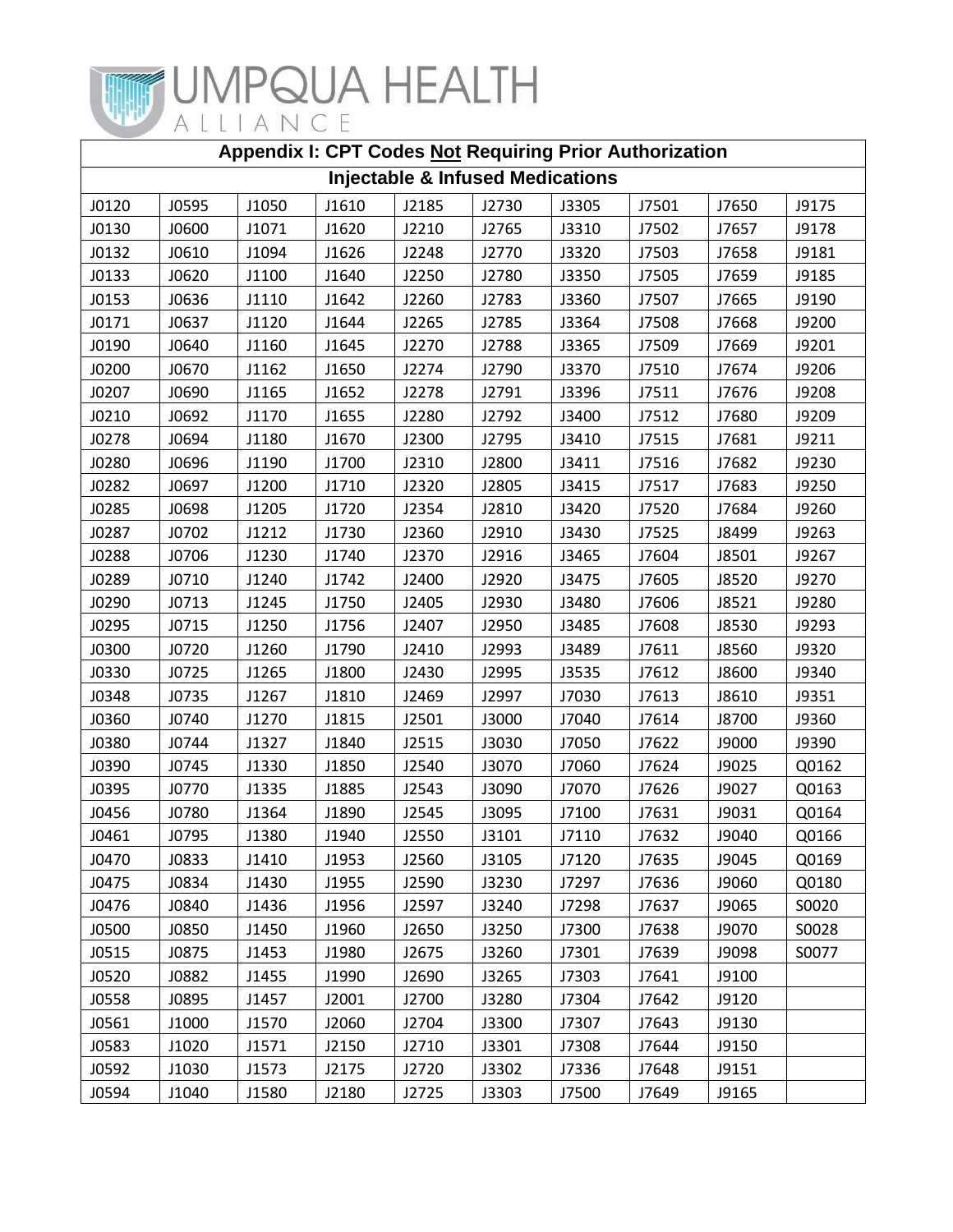

<span id="page-3-0"></span>

| <b>Appendix II: CPT Codes Not Requiring PA:</b>                       |       |       |       |       |       |       |       |       |       |
|-----------------------------------------------------------------------|-------|-------|-------|-------|-------|-------|-------|-------|-------|
| Procedures Performed in Office/Outpatient Setting (CPT 10000 - 69999) |       |       |       |       |       |       |       |       |       |
| 0295T                                                                 | 0296T | 0297T | 0298T | 10021 | 10022 | 10060 | 10061 | 10120 | 10121 |
| 10140                                                                 | 10160 | 11100 | 11101 | 11201 | 11300 | 11301 | 11302 | 11303 | 11305 |
| 11306                                                                 | 11307 | 11308 | 11310 | 11311 | 11312 | 11313 | 11719 | 11720 | 11721 |
| 11730                                                                 | 11732 | 11740 | 11750 | 11976 | 11980 | 11981 | 11982 | 11983 | 12001 |
| 12002                                                                 | 12004 | 12005 | 12006 | 12007 | 12011 | 12013 | 12014 | 12015 | 12016 |
| 12017                                                                 | 12018 | 12020 | 12021 | 12031 | 12032 | 12034 | 12035 | 12036 | 12037 |
| 12041                                                                 | 12042 | 12044 | 12045 | 12046 | 12047 | 12051 | 12052 | 12053 | 12054 |
| 12055                                                                 | 12056 | 12057 | 13100 | 13101 | 13102 | 13120 | 13121 | 13132 | 13133 |
| 13151                                                                 | 13152 | 13153 | 13160 | 16000 | 16020 | 16025 | 16030 | 17000 | 17003 |
| 17004                                                                 | 17110 | 17111 | 17250 | 19000 | 19001 | 19030 | 19081 | 19082 | 19083 |
| 19084                                                                 | 19085 | 19086 | 20005 | 20200 | 20205 | 20206 | 20220 | 20225 | 20500 |
| 20501                                                                 | 20526 | 20527 | 20550 | 20551 | 20552 | 20553 | 20600 | 20604 | 20605 |
| 20606                                                                 | 20610 | 20611 | 20612 | 20670 | 21310 | 21315 | 21320 | 21337 | 21345 |
| 21400                                                                 | 21412 | 21431 | 21450 | 21480 | 21485 | 21820 | 23350 | 23500 | 23505 |
| 23520                                                                 | 23525 | 23540 | 23545 | 23570 | 23600 | 23605 | 23620 | 23625 | 23650 |
| 23655                                                                 | 23665 | 23675 | 24220 | 24500 | 24505 | 24530 | 24535 | 24560 | 24565 |
| 24576                                                                 | 24577 | 24600 | 24605 | 24620 | 24650 | 24655 | 24670 | 24675 | 25246 |
| 25500                                                                 | 25505 | 25520 | 25530 | 25535 | 25560 | 25565 | 25600 | 25605 | 25622 |
| 25624                                                                 | 25630 | 25635 | 25650 | 25660 | 25675 | 25680 | 25690 | 26010 | 26011 |
| 26600                                                                 | 26605 | 26641 | 26645 | 26670 | 26675 | 26700 | 26705 | 26720 | 26725 |
| 26740                                                                 | 26742 | 26750 | 26755 | 26770 | 26775 | 27093 | 27095 | 27096 | 27197 |
| 27220                                                                 | 27222 | 27230 | 27232 | 27238 | 27240 | 27246 | 27250 | 27252 | 27256 |
| 27257                                                                 | 27265 | 27266 | 27267 | 27268 | 27370 | 27500 | 27501 | 27502 | 27503 |
| 27508                                                                 | 27516 | 27520 | 27530 | 27532 | 27538 | 27550 | 27552 | 27560 | 27562 |
| 27648                                                                 | 27750 | 27752 | 27760 | 27767 | 27768 | 27780 | 27781 | 27786 | 27788 |
| 27808                                                                 | 27810 | 27816 | 27818 | 27824 | 27825 | 27830 | 27831 | 27840 | 28190 |
| 28400                                                                 | 28405 | 28430 | 28435 | 28470 | 28475 | 28490 | 28495 | 28510 | 28515 |
| 28530                                                                 | 28540 | 28545 | 28570 | 28575 | 28600 | 28605 | 28630 | 28635 | 28660 |
| 28665                                                                 | 29000 | 29010 | 29015 | 29035 | 29040 | 29044 | 29046 | 29049 | 29055 |
| 29058                                                                 | 29065 | 29075 | 29085 | 29086 | 29105 | 29125 | 29126 | 29130 | 29131 |
| 29200                                                                 | 29240 | 29260 | 29280 | 29305 | 29325 | 29345 | 29355 | 29358 | 29365 |
| 29405                                                                 | 29425 | 29435 | 29440 | 29445 | 29450 | 29505 | 29515 | 29520 | 29530 |
| 29540                                                                 | 29550 | 29580 | 29581 | 29582 | 29583 | 29584 | 29700 | 29705 | 29710 |
| 29720                                                                 | 29730 | 29740 | 29750 | 29799 | 30901 | 30903 | 30905 | 30906 | 31231 |
| 31237                                                                 | 31238 | 31575 | 36400 | 36405 | 36406 | 36410 | 36415 | 36416 | 36591 |
| 36592                                                                 | 36593 | 36596 | 36600 | 38220 | 38221 | 38222 | 38505 | 38790 | 38792 |
| 40490                                                                 | 40800 | 40806 | 40808 | 40810 | 40830 | 40831 | 41000 | 41005 | 41006 |
| 41007                                                                 | 41008 | 41009 | 41100 | 41105 | 41108 | 41110 | 42100 | 42400 | 42550 |